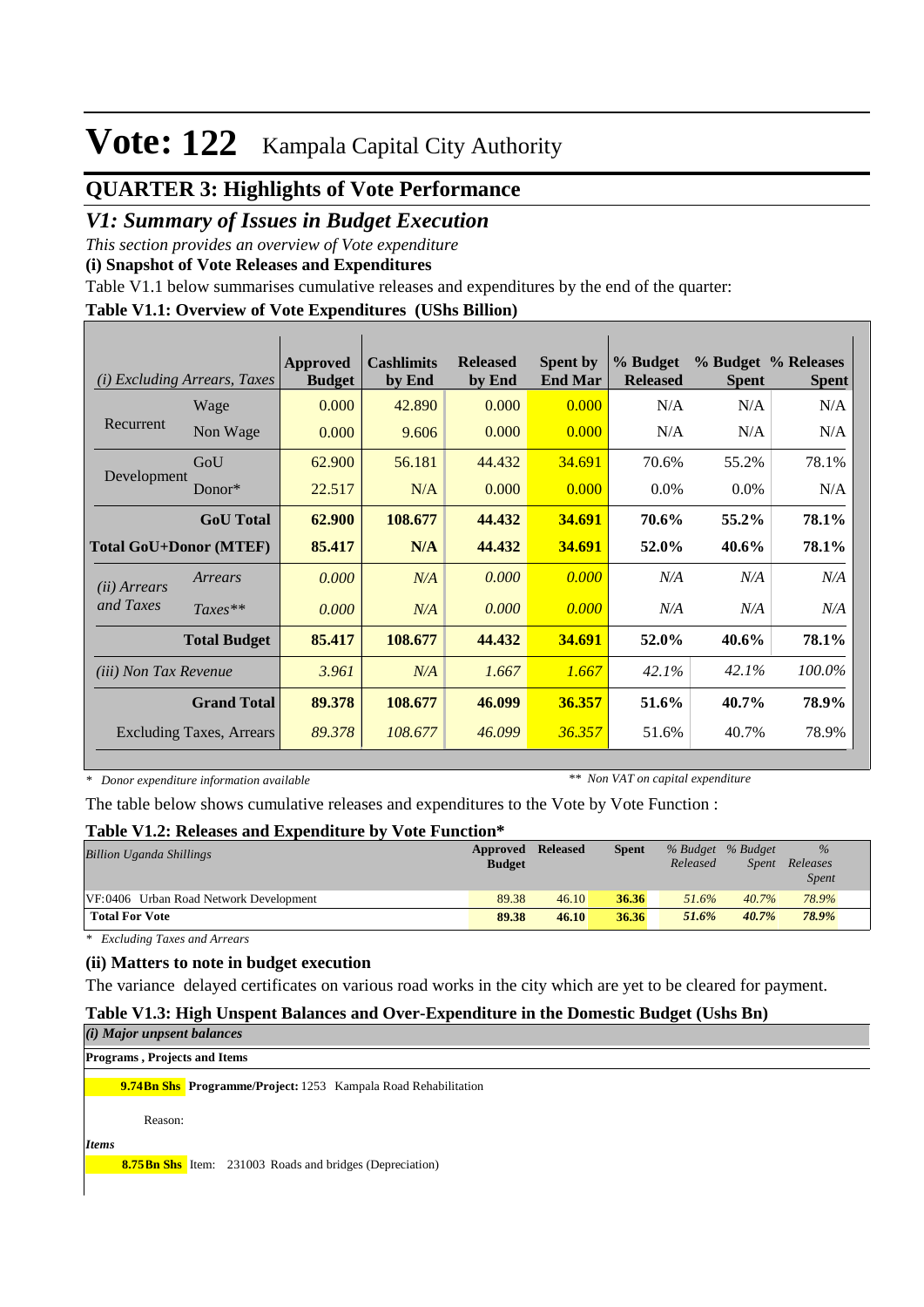## **QUARTER 3: Highlights of Vote Performance**

## Reason:

**1.28Bn Shs** Item: 281504 Monitoring, Supervision & Appraisal of capital works

Reason:

#### *(ii) Expenditures in excess of the original approved budget*

*\* Excluding Taxes and Arrears*

## *V2: Performance Highlights*

*This section provides highlights of output performance, focusing on key outputs and actions impelemented to improve section performance.*

## **Table V2.1: Key Vote Output Indicators and Expenditures\***

| Vote, Vote Function<br><b>Key Output</b>                          | <b>Approved Budget and</b><br><b>Planned outputs</b> |        | <b>Cumulative Expenditure</b><br>and Performance                                                                                                                                                                                                                                                                                                                                                                                                                                                                                                                                                                                                                                           | <b>Status and Reasons for</b><br>any Variation from Plans                                     |       |
|-------------------------------------------------------------------|------------------------------------------------------|--------|--------------------------------------------------------------------------------------------------------------------------------------------------------------------------------------------------------------------------------------------------------------------------------------------------------------------------------------------------------------------------------------------------------------------------------------------------------------------------------------------------------------------------------------------------------------------------------------------------------------------------------------------------------------------------------------------|-----------------------------------------------------------------------------------------------|-------|
| Vote Function: 0406 Urban Road Network Development                |                                                      |        |                                                                                                                                                                                                                                                                                                                                                                                                                                                                                                                                                                                                                                                                                            |                                                                                               |       |
| <b>Output: 040680</b>                                             | <b>Urban Road Construction</b>                       |        |                                                                                                                                                                                                                                                                                                                                                                                                                                                                                                                                                                                                                                                                                            |                                                                                               |       |
| Description of Performance: Improved mobility and reduced         | congestion                                           |        | Asphalt works were completed<br>on 11.63Km and accesses and<br>drain construction works are<br>ongoing, the road are; Mutudwe on some roads<br>road, Weerraga road, Wansanso<br>road, Bukasa ring road and<br>Kibuli road.<br>Bahai(2.85km) road laying of<br>asphalt was completed and<br>walkways construction is 90%<br>complete; while<br>Lugoba(3.85Km) road asphalt<br>laying is at 95% and<br>construction of drainage is at<br>70%. Meanwhile Kyebando<br>central (1km) road is at 30%<br>construction, with works at Sub<br>base construction.<br>Asphalt works have been<br>completed on Church road and<br>Go down road (0.8Km) and<br>ancillary works are to<br>commence soon. | KIIDP approval delayed hence<br>junction improvement has been<br>delayed hence delaying works |       |
| Performance Indicators:                                           |                                                      |        |                                                                                                                                                                                                                                                                                                                                                                                                                                                                                                                                                                                                                                                                                            |                                                                                               |       |
| Length in Km. of urban<br>roads constructed gravel                | 50                                                   |        | $\mathbf{0}$                                                                                                                                                                                                                                                                                                                                                                                                                                                                                                                                                                                                                                                                               |                                                                                               |       |
| Length in Km. of urban<br>roads constructed (Bitumen<br>standard) | 50                                                   |        | 33.2                                                                                                                                                                                                                                                                                                                                                                                                                                                                                                                                                                                                                                                                                       |                                                                                               |       |
| <b>Output Cost:</b>                                               | UShs Bn:                                             | 85.417 | UShs Bn:                                                                                                                                                                                                                                                                                                                                                                                                                                                                                                                                                                                                                                                                                   | 34.405 % Budget Spent:                                                                        | 40.3% |
| <b>Vote Function Cost</b>                                         | <b>UShs Bn:</b>                                      |        | 89.378 UShs Bn:                                                                                                                                                                                                                                                                                                                                                                                                                                                                                                                                                                                                                                                                            | 36.357 % Budget Spent:                                                                        | 40.7% |
| <b>Cost of Vote Services:</b>                                     | UShs Bn:                                             |        | 89.378 UShs Bn:                                                                                                                                                                                                                                                                                                                                                                                                                                                                                                                                                                                                                                                                            | <b>36.357</b> % Budget Spent:                                                                 | 40.7% |

*\* Excluding Taxes and Arrears*

## Roads Construction

Road works, ancillary (installation of road furniture) works and drainage works and construction were completed on 9.64Kmof the following roads. The roads are; Kamuli Link(0.65km), Kintu/Kitintale road(1 km),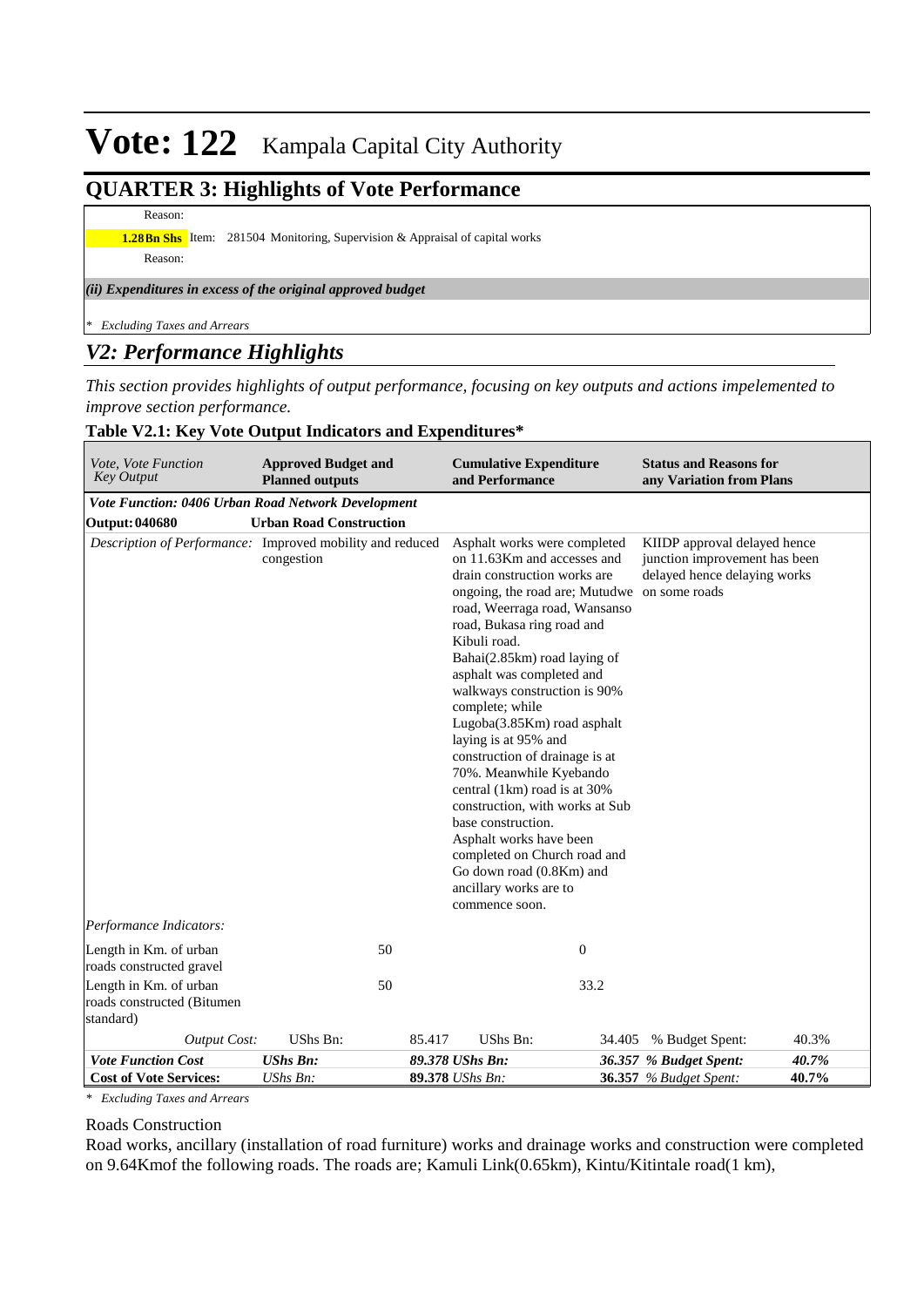## **QUARTER 3: Highlights of Vote Performance**

Cannon(0.85 km), Circular Drive(0.4 km), Valley Drive(0.8 km), Corporation road(0.27 km), Access Road 2(0.06 km), Wanaichi road(0.4 km), Martyrs(0.27 km), UNEB Access road(0.35 km), Access road 2(0.1 km), Lakeside road (1 km), Radio Maria road(0.55 km), Mutungo road 1(0.75 km), Mutungo road 2(0.75 km), Kabalega Crescent road(0.9 km), Buvuma road(0.27 km), Muwafu(0.23km), Martyrs' Rise(0.05), Martyrs' Drive(0.25), Martyrs' Gardens A and B(0.5Km)and Martyrs' Link(0.17).

Asphalt works were completed on 11.63Km and accesses and drain construction works are ongoing, the road are; Mutudwe road, Weerraga road, Wansanso road, Bukasa ring road and Kibuli road.

Bahai(2.85km) road laying of asphalt was completed and walkways construction is 90% complete; while Lugoba(3.85Km) road asphalt laying is at 95% and construction of drainage is at 70%. Meanwhile Kyebando central (1km) road is at 30% construction, with works at Sub base construction.

Asphalt works have been completed on Church road and Go down road (0.8Km) and ancillary works are to commence soon.

## Drainage Works

Drainage works on Scout Lane and Nabisalu drainage were completed. The works included stone pitching and culvert laying. The Community was involved in demolition of structures. Other completed drainage works include stone pitching, culvert laying and footbridge construction were carried out on Kakajjo, Mutungo and Kasokoso drainage in Nakawa Division.

Procurement of contractor to construct 15 footbridges and 4 wing walls along Nakamiri drainage channel has been completed and works are expected to commence in April 2015.

Works on lining of Sir Apollo Kaggwa road stopped due to landownership wrangles. M/s Big the Contractor paid for materials on-site prior to land wrangles and the Contract closed. The materials were removed from site for in-house stone pitching works (60 metres) in Nsereko Makindye.

A new contractor for maintaining Nakivubo Channel was procured and the in house team was transfer to maintaining Lubigi. Works on these channels include; widening the channels, slashing, litter picking, removing silt, garbage and silt loading and.

Notice of intention to sue has been issued to supplier of 60 Composite Manhole Covers for carriage way. Contract has expired and contractor has up-to-date failed to deliver.

## Buildings and structures

The following construction works were completed; renovation of Kitante Guest House, renovation Phase of the Authority Chambers, proposed storage yard at Nakawa division urban council (KCCA stores), and Toilet Repairs in the Central Mechanical Yard.

The following buildings construction works are ongoing; renovation of KCCA Property at 6th Street (Former Public Health Yard), renovation of Rubaga Division offices and renovation of KCCA Revenue cleint care Centre. The following works are under procurement; Construction of Fire Engine Jets' Shed on Sixth Street, City Hall renovation Phase III: second Floor and completion of Makindye Division offices.

## Electrical Works

Street Lighting bulbs and chokes for 1265 non-working lamps on the street lighting network ( this will cater for about 60% which will be reinstated) has been procured and installed; and another lot of Street Lighting bulbs and chokes were procured for 60 manually switched circuits on the street lighting network for automated.

168 street light metallic poles and 189 control boxes for Wooden pole Network (Line hardware) were procured for areas including; Kira road extension, Kiwalimu, Upper Kololo teracce, Baskerville road, Kyambogo University, Nkurumah road, Kisenyi, Mwanga 11 road and Musalumbwa road.

Blown Traffic signal bulbs were acquired and replaced for Nakawa, Wandegeya and Natete traffic junctions and Partial delivery of materials and equipment for new installation along Nalukolongo and Binaisa roads has been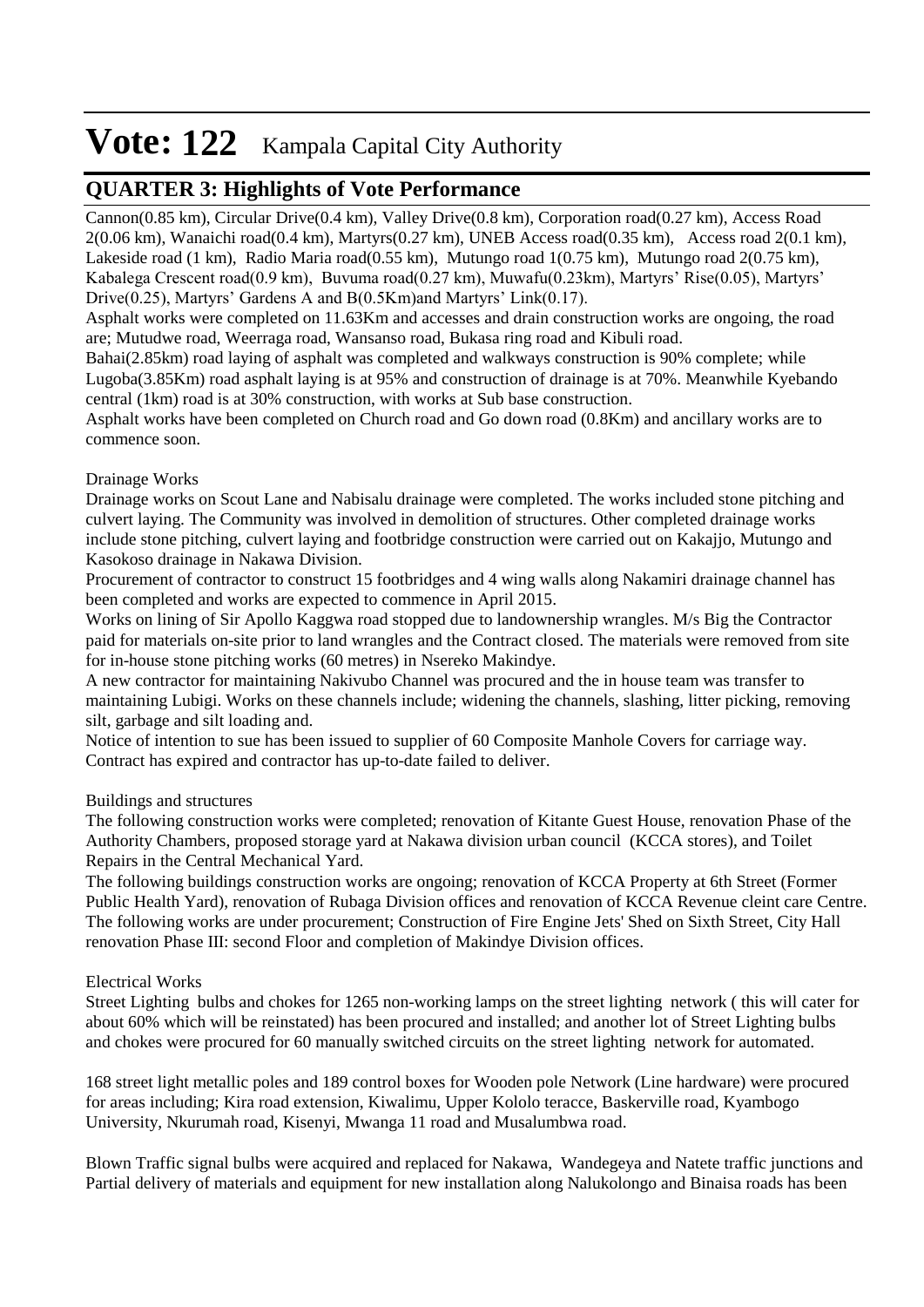## **QUARTER 3: Highlights of Vote Performance**

done.

Electrical materials for repairs and maintenance of KCCA health centres of Kisenyi,, Kitebi ,Kawaala, Kisugu,Komamboga health centres were carried out and works completed.

Procurement of Electrical materials for repairs and maintenance of KCCA of Nakawa offices, City hall, Lubaga offices, Central Division offices, Kawempe division offices and works are completed

|  |  |  |  |  |  |  | Table V2.2: Implementing Actions to Improve Vote Performance |
|--|--|--|--|--|--|--|--------------------------------------------------------------|
|--|--|--|--|--|--|--|--------------------------------------------------------------|

| <b>Planned Actions:</b>                             | <b>Actual Actions:</b>                                                                            | <b>Reasons for Variation</b> |
|-----------------------------------------------------|---------------------------------------------------------------------------------------------------|------------------------------|
| Vote: 122 Kampala Capital City Authority            |                                                                                                   |                              |
| Vote Function: 04 06 Urban Road Network Development |                                                                                                   |                              |
|                                                     | KIIDP project has been approved and<br>works under the project wil commence<br>in fourth quarter. | Delay in project approval    |

## *V3: Details of Releases and Expenditure*

*This section provides a comprehensive summary of the outputs delivered by the Vote and further details of Vote expenditures by Vote Function and Expenditure Item.*

#### **Table V3.1: GoU Releases and Expenditure by Output\***

| <b>Billion Uganda Shillings</b>                      | Approved      | <b>Released</b> | <b>Spent</b> | $%$ GoU       | $%$ GoU       | $%$ GoU      |  |
|------------------------------------------------------|---------------|-----------------|--------------|---------------|---------------|--------------|--|
|                                                      | <b>Budget</b> |                 |              | <b>Budget</b> | <b>Budget</b> | Releases     |  |
|                                                      |               |                 |              | Released      | <i>Spent</i>  | <i>Spent</i> |  |
| VF:0406 Urban Road Network Development               | 62.90         | 44.43           | 34.69        | 70.6%         | 55.2%         | 78.1%        |  |
| Class: Outputs Provided                              | 0.00          | 0.00            | 0.29         | N/A           | N/A           | N/A          |  |
| 040601 Contracts management, planning and monitoring | 0.00          | 0.00            | 0.29         | N/A           | N/A           | N/A          |  |
| Class: Capital Purchases                             | 62.90         | 44.43           | 34.40        | 70.6%         | 54.7%         | 77.4%        |  |
| 040680 Urban Road Construction                       | 62.90         | 44.43           | 34.40        | 70.6%         | 54.7%         | 77.4%        |  |
| <b>Total For Vote</b>                                | 62.90         | 44.43           | 34.69        | 70.6%         | 55.2%         | 78.1%        |  |

*\* Excluding Taxes and Arrears*

#### **Table V3.2: 2014/15 GoU Expenditure by Item**

| <b>Billion Uganda Shillings</b>                           | Approved<br><b>Budget</b> | <b>Releases</b> | Expend-<br>iture | % Budged<br><b>Released</b> | % Budget<br><b>Spent</b> | %Releases<br><b>Spent</b> |
|-----------------------------------------------------------|---------------------------|-----------------|------------------|-----------------------------|--------------------------|---------------------------|
| Output Class: Outputs Provided                            | 0.00                      | 0.00            | 0.29             | N/A                         | N/A                      | N/A                       |
| 225001 Consultancy Services- Short term                   | 0.00                      | 0.00            | 0.29             | N/A                         | N/A                      | N/A                       |
| <b>Output Class: Capital Purchases</b>                    | 62.90                     | 44.43           | 34.40            | 70.6%                       | 54.7%                    | 77.4%                     |
| 231003 Roads and bridges (Depreciation)                   | 49.90                     | 36.70           | 27.95            | 73.5%                       | 56.0%                    | 76.2%                     |
| 281503 Engineering and Design Studies & Plans for capital | 10.00                     | 5.05            | 5.05             | 50.5%                       | 50.5%                    | 100.0%                    |
| 281504 Monitoring, Supervision & Appraisal of capital wor | 3.00                      | 2.69            | 1.41             | 89.5%                       | 46.8%                    | 52.3%                     |
| <b>Grand Total:</b>                                       | 62.90                     | 44.43           | 34.69            | 70.6%                       | 55.2%                    | 78.1%                     |
| <b>Total Excluding Taxes and Arrears:</b>                 | 62.90                     | 44.43           | 34.69            | 70.6%                       | 55.2%                    | 78.1%                     |

#### **Table V3.3: GoU Releases and Expenditure by Project and Programme\***

| <b>Billion Uganda Shillings</b>                                  | Approved<br><b>Budget</b> | <b>Released</b> | <b>Spent</b> | $%$ GoU<br><b>Budget</b> | $%$ GoU<br><b>Budget</b> | $%$ GoU<br>Releases |  |
|------------------------------------------------------------------|---------------------------|-----------------|--------------|--------------------------|--------------------------|---------------------|--|
|                                                                  |                           |                 |              | Released                 | <i>Spent</i>             | <i>Spent</i>        |  |
| VF:0406 Urban Road Network Development                           | 62.90                     | 44.43           | 34.69        | 70.6%                    | $55.2\%$                 | 78.1%               |  |
| Development Projects                                             |                           |                 |              |                          |                          |                     |  |
| Kampala Road Rehabilitation<br>1253                              | 52.90                     | 39.39           | 29.65        | 74.5%                    | 56.0%                    | 75.3%               |  |
| 2ND Kampala Institutional and Infrastructure Development<br>1295 | 10.00                     | 5.05            | 5.05         | 50.5%                    | 50.5%                    | $100.0\%$           |  |
| Project [KIIDP 2]                                                |                           |                 |              |                          |                          |                     |  |
|                                                                  |                           |                 |              |                          |                          |                     |  |